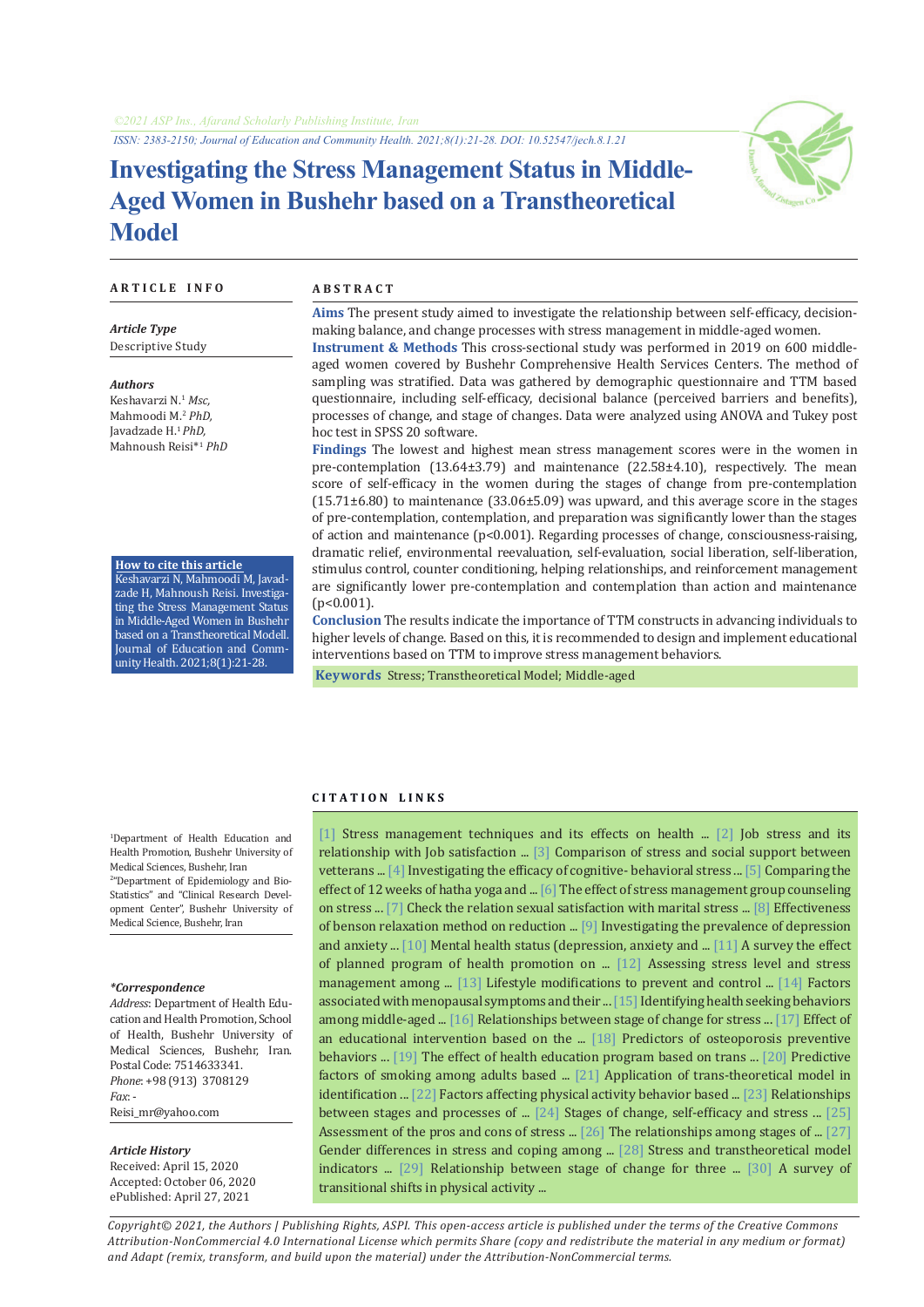## **Investigating the Stress Management Status in Middle-Aged … 22 Introduction**

In the present century, stress has become a part of everyday life that is inevitable and seriously affects human health  $[1]$ . However, according to some researchers, stress is not inherently harmful and destructive, and some stress is needed for effort, mobility, and work progress [2], but severe or longterm stress has serious destructive physiological effects [3]. Stress is generally associated with various physical illnesses, mental disorders, depression, and abnormal behaviors [4]. Studies show that stress effectively develops a cardiovascular disease, metabolic changes such as abdominal obesity, adverse hypercholesterolemia, and hypertension [1]. Stress also increases insulin resistance in different cells and thus increases glycaemic index [5]. This factor gradually affects the immune system and weakens the immune system, and as a result, can lead to the growth of cancer cells in the body; because the immune system will not be effective in counteracting the proliferation of these cells [6]. Evidence shows the directive and negative relationship between stress and marital satisfaction so that this factor plays an essential role in the occurrence of cold temper and reduced marital satisfaction [7]. Some studies also show that high stress and tension in life are also associated with infertility [8].

The World Health Organization estimates that the prevalence of mental disorders is increasing in developing countries. The organization estimates anxiety at the top of mental disorders and estimates that 400 million worldwide are coping with mental disorders. Women are more likely to be anxious than men. This rate is reported to be 30.5% in women and 19.2% in men [9]. The prevalence of mental illnesses, especially depression and anxiety, in Iranian women is 2.5 times higher than in Iranian men. Women constitute half the population of society, and their health is the basis of family and community health and one of the indicators of development. Therefore, recognizing women's psychological and emotional needs and characteristics in social and economic dimensions is very important. Mental health in women also causes happiness and vitality and increases their sense of self-confidence, and its absence will bring anxiety, stress, apprehension, and despair of life [10]. However, stress as an important and influential factor in human health can occur at any age and cause unpleasant consequences.

Nevertheless, middle-aged people, especially middleaged women, often experience more stress and a combination of complex emotions and different patterns of response to change during these years due to experiencing fundamental changes such as biological changes, changes in health status, decreased physical strength, changes in appearance (facial wrinkles, weakness, overweight), loss of family or friends, occupation changes, attitudes changes, transitional periods such as menopause and leaving children in this period of life. For this reason, most of the common health conditions during these years, and the stress caused by them can be an overture to women's problems in the future, which will be associated with mortality and their affecting by various chronic diseases in aging [11]. Stress management generally increases people's ability to reduce stress and adapt to stressful situations [12]. Studies have shown that stress management behaviors through lifestyle improvements and physiological mechanisms are a suitable solution for preventing and treating various diseases [13].

Despite the importance of stress management in improving women's physical and mental health in this critical period of life, evidence shows that most women do not accept stress management behaviors and techniques as principles in life. In this regard, the results of a study in Turkey showed that life stress and failure to use methods such as relaxation are associated with experiencing the symptoms and adverse effects of menopause on women's quality of life [14]. The study of health-promoting behaviors in the community of middle-aged women in Zanjan also showed that middle-aged women perform stress management behaviors at a fragile level [11]. A study conducted in Zahedan to explain the perception of middle-aged women about health-seeking behaviors also showed that some women, despite the many stresses in their daily lives, could not cope with them without stress management skills [15]. Education of women to perform stress management behaviors is significant and plays an essential role in preventing many health-related problems.

Since behavioral modification, to perform stress management behaviors, is necessary to identify the most important factors and determinants of behavior, then the use of behavioral science models that provide a suitable theoretical framework for implementing behavioral interventions is beneficial [16]. One of the patterns used at the individual level to intentionally change behavior is the transtheoretical model, which has been used for a wide range of health behaviors [17]. This model usually interprets behavior change as an event and performs behavioral evaluation based on the overt and final behaviors. Modifying preventative behaviors such as stress management, unlike one-step and simpler behaviors, requires continuity in behaviors. Modifying preventive behaviors requires the use of theories such as the transtheoretical model, which is more sensitive to different stages and small stages of change <sup>[18]</sup>. This model is proposed as an integrated<br>and comprehensive model in behavioral comprehensive modification, and the behavioral change model is one of the basic theories of psychotherapy [19]. This model comprehensively covers different aspects of an individual's behavior because this model is the result of combining different behavioral theories. This model has been used to modulate behaviors in the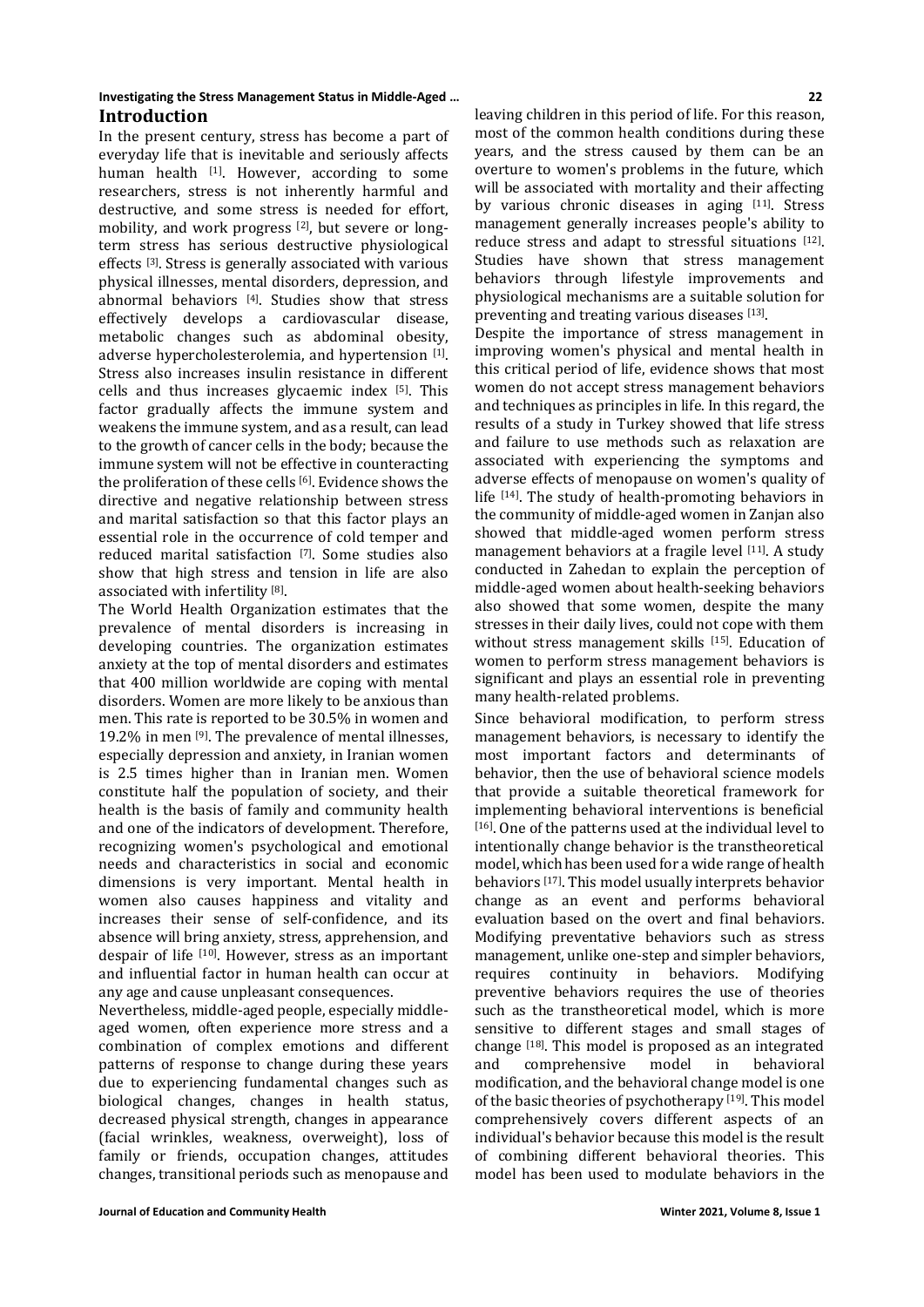field of mental health such as controlling anxiety and panic disorder, controlling anger, and quitting drug and alcohol use, and has been effective in identifying the factors affecting these behaviors and modifying them [17]. This model includes four constructs of change stages, change processes, decision-making balance, and self-efficacy<sup>[20]</sup> and states that change is not an event but it is a process and people go through different stages of this process. Therefore, according to this pattern, behavioral change is formed gradually in different stages. Compliance with these steps occurs over time. According to this model and construct, the stages of change of people include 5<br>stages (pre-contemplation, contemplation, (pre-contemplation, preparation, action, maintenance) [20]. The construct of change processes includes activities and strategies or processes that help the individual to progress in the stages of change and includes two categories of cognitive processes and behavioral processes [21].<br>Cognitive processes include increased selfprocesses include increased awareness, environmental reevaluation, social self-reevaluation. processes including counter conditioning, stimulus<br>control, helping relationship, reinforcement reinforcement management, and self-liberation  $[17]$ . The construct of balance in decision-making emphasizes the balance in decision-making emphasizes importance of perceived benefits and perceived disadvantages of the behavioral change based on the decision-making model of Janis and Mann Stannis. The construct of self-efficacy is also a determining factor affecting a person's effort and resistance to any activity, which is defined as a person's belief in their ability to perform tasks successfully and deal with a risky situation (without returning to their previous unhealthy habit) [22].

Individuals are usually not the same at different stages of change in terms of psychological characteristics such as level of self-efficacy, perceived benefits and costs of behavior, and the processes required for change; therefore, recognizing these cases to design effective education interventions is necessary. This study aimed to determine the relationship between self-efficacy, decision-making balance, and change processes with stress management changes in middle-aged women.

## **Instrument & Methods**

**Journal of Education and Community Health Winter 2021, Volume 8, Issue 1** The present study is a descriptive-analytical crosssectional study performed on middle-aged women covered by Bushehr Comprehensive Health Service Centers in the first quarter of 2019. Based on a study by Horiuchi *et al*. [23], According to the mean score of dramatic relief in the pre-contemplation and maintenance stage (47.58±9.22 and 51.30±9.68, respectively) and considering  $α=0.05$  and  $β=0.2$  for the probability of type I and type II errors, respectively, at least 103 cases were calculated for each stage of change. Therefore, 600 people were estimated for five stages of change. Stratified

sampling was used in this study. Thus, all comprehensive health service centers and health centers in Bushehr were considered as community classes. Then, among these ten comprehensive health service centers and health centers in Bushehr, and according to the ratio of the number of middle-aged women in each center to the total number of the community, the required sample size of each center was determined. The inclusion criteria were included having the age of 30-59, the ability to read and write, registered information in the Sib system, having the appropriate physical condition to answering, and willingness to participate in the study. A list of eligible women was prepared at each center, and they were randomly contacted to be invited to participate in the study. Failure to complete the research questionnaires and having psychological and cognitive problems registered in the Sib system caused the participants to be excluded from the study.<br>A re

researcher-made demographic information questionnaire and a questionnaire related to transtheoretical model constructs, including selfefficacy, perceived barriers and benefits, ten-step change processes, and stress management change steps, were used to collect data. Demographic information included ten questions regarding age, marital status, education level, spouse education level, employment status, spouse occupation, number of children, household income, type of housing ownership, and disease status. Questionnaire items were designed based on the concepts related to transtheoretical model constructs and modeling the questions used in various studies  $[16, 23]$ . The researcher-made questionnaire of stress researcher-made management change stages consisted of 5 questions about the pre-contemplation stage (they did not adopt stress management behaviors and had no intention of starting stress management behaviors in the next six months), contemplation (they did not adopt appropriate stress management behaviors but thought about starting them in the next six months), continuity of behavior (they have been performing stress management behaviors for more than six months). Participants were asked to choose one of the above steps that reflect the current status of their stress management behaviors. In order to evaluate self-efficacy, a researcher-made questionnaire consisting of 8 questions by a 5-point Likert scale was used (from strongly agree to strongly disagree). The researcher-made questionnaire consisted of 10 questions was used. This questionnaire examined the advantages and disadvantages of adopting stress management behaviors in middle-aged women. The subjects rated the importance of each statement by a five-point Likert scale from strongly agree to strongly disagree. The change processes questionnaire was a researcher-made tool related to hidden and clear activities called 10-stages cognitive and behavioral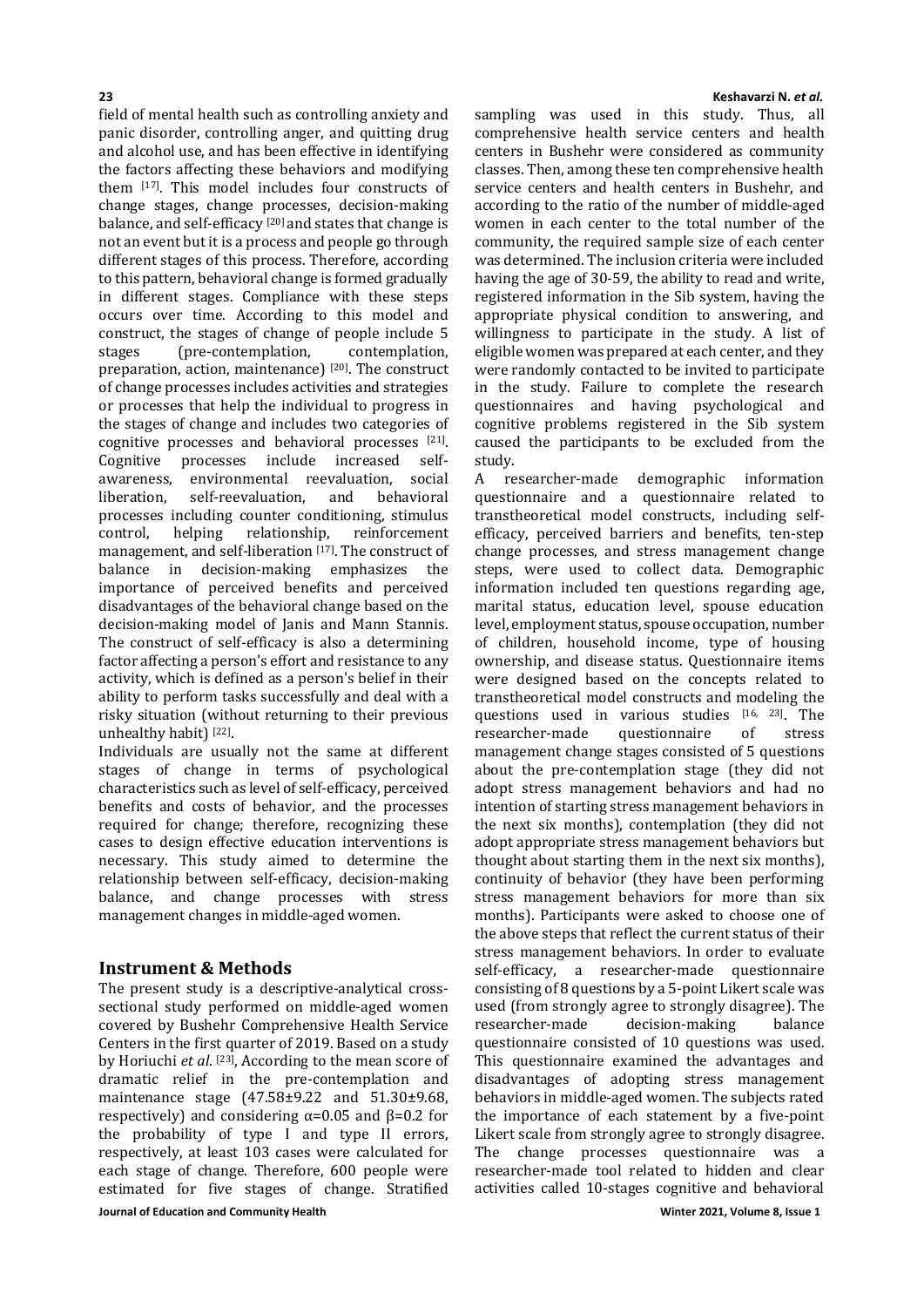## **Investigating the Stress Management Status in Middle-Aged … 24**

processes, which middle-aged women used for stress management behaviors. This questionnaire includes 50 questions about consciousness-raising (5 questions), dramatic relief (4 questions), questions), dramatic relief (4 questions), reevaluation of the environment (6 questions), self reevaluation (4 questions), social liberation (5 questions), self-liberation (6 questions), counter conditioning (6 questions), stimulus control (6 management questions) and helping relationship (4 questions). All items were ranked by a 5-point Likert scale. In order to evaluate the validity, the questionnaire designed by ten experts was evaluated, and content validity was calculated quantitatively. All questions in the three areas of clarity, relevance, and simplicity scored above 0.79 and between 0.94-1 and were considered appropriate. The total score of the content validity ratio for the constructs was more than 0.62 based on the Lavche table, and they were considered appropriate. Content validity ratio and content validity index were calculated for the change stages questionnaire (1 and 1), decision making balance  $(0.86$  and 1), self-efficacy  $(0.97$  and 1), consciousness-raising (0.9 and 1), dramatic relief (0.92 and 1), environmental re-evaluation (0.93 and 1), self re-evaluation (0.95 and 1), social liberation (0.96 and 1), self-liberation (0.83 and 0.98), counter conditioning (0.96 and 0.98), stimulus control (0.96 and 1), reinforcement management (1 and 1) and helping relationship (1 and 1). To determine the content validity by a qualitative method, experts were asked to study the tools carefully and stated their corrective views on each item of the questionnaire based on the grammar, appropriate words, accurate placing items, and scoring method. After collecting the opinions of experts, according to the obtained data, the final version of the questionnaire was developed to assess the reliability. To determine the reliability, the questionnaire approved by the panel of experts was completed by 30 qualified people. Cronbach's alpha coefficient was calculated for the process of behavior change, perceived self-efficacy, and decision-making balance. The alpha number for transtheoretical model constructs was estimated 0.78-0.97, and the internal correlation of the instrument was confirmed.

Necessary permission was obtained from the ethics committee of the Bushehr University of Medical Sciences. During the telephone call, the objectives of the study were explained to the subjects. Women who wished to participate in the study were invited to visit the center on selected days. Participants completed the design questionnaires when they visited the center. Approximately 30-40 minutes were allocated to complete each questionnaire. In order to comply with ethical principles, participation in this study was voluntary for middle-aged women.

**Journal of Education and Community Health Winter 2021, Volume 8, Issue 1** Data were analyzed using SPSS 20 software through descriptive statistics (frequency and percentage for qualitative variables, mean and standard deviation

for quantitative variables) and inferential statistics (one-way analysis of variance and Tukey post hoc test). The significance level of statistical tests was considered 0.05.

## **Findings**

In this study, 600 middle-aged women completed the research questionnaires. The mean age of the subjects was 40.78±7.86, and the minimum and maximum ages were 30 and 59 years, respectively.<br>Most women were married (93.2%) and women were married  $(93.2\%)$ homemakers (79.3%). The mean number of years of study was 12.54± 3.42. So that 3.5% of the subjects had primary education, 53.5% had secondary and high school education, and 43% had a university education. Most Spouse's job was an employee (44.1%). 31.5% of the subjects were affected by chronic diseases, including hypertension (11.2%), diabetes (7.7%), cholesterol (6.3%), thyroid (6.7%), and heart problems (3 %). According to the model of change stages, 25.8% of women did not take appropriate action to manage their stress. 24.8% of the subjects did not take proper action to manage their stress but thought about doing it for the next six months, and 9% of them planned to perform regular stress management behaviors for the next month. 13.2% of the subjects performed regular stress management behaviors for less than six months, and 27.2% had more than six months of regular stress<br>management behaviors. The personal and behaviors. The demographic characteristics of the middle-aged women are shown in Table 1.

According to the construct of change stages, about 60% of women (59.6%) were in the inactive stages, and 40.4% were in the active stages. So that 25.8%, 24.8%, 9%, 13.2%, 27.2% of them were in the precontemplation, contemplation, preparation, and action stages, respectively. The lowest and the highest mean scores were related to the precontemplation and maintenance stages, respectively (Table 2).

The lowest mean scores were observed in the constructs of self-efficacy  $(15.71\pm6.80)$ , perceived<br>benefits  $(13.18\pm4.88)$ , change processes of benefits  $(13.18\pm4.88)$ , change consciousness rising (8.74±4.76), environmental<br>reevaluation (19.85±7.38), self-reevaluation self-reevaluation (14.00 $\pm$ 4.71), social liberation (17.12 $\pm$ 7.01), self-<br>liberation (9.60 $\pm$ 4.50), counter conditioning  $(9.60\pm4.50)$ , counter conditioning<br>
(1.43 $\pm4.34$ ), stimulus control (11.43 $\pm4.34$ ),  $(10.56±4.35)$ , stimulus reinforcement management (8.61±4.20), and helping relationships (9.22±4.33), and the highest mean scores were observed in the perceived barriers in the pre-contemplation stage (11.45±4.09). In addition, the highest mean score was observed in the dramatic<br>relief construct in the preparation stage construct in the preparation stage (10.07±2.46). On the other hand, the highest scores of the self-efficacy (33.06±5.09), perceived barriers  $(20.58\pm3.46)$ , change processes of environmental reevaluation  $(27.25\pm2.86)$ , self-reevaluation  $(27.25 \pm 2.86)$ ,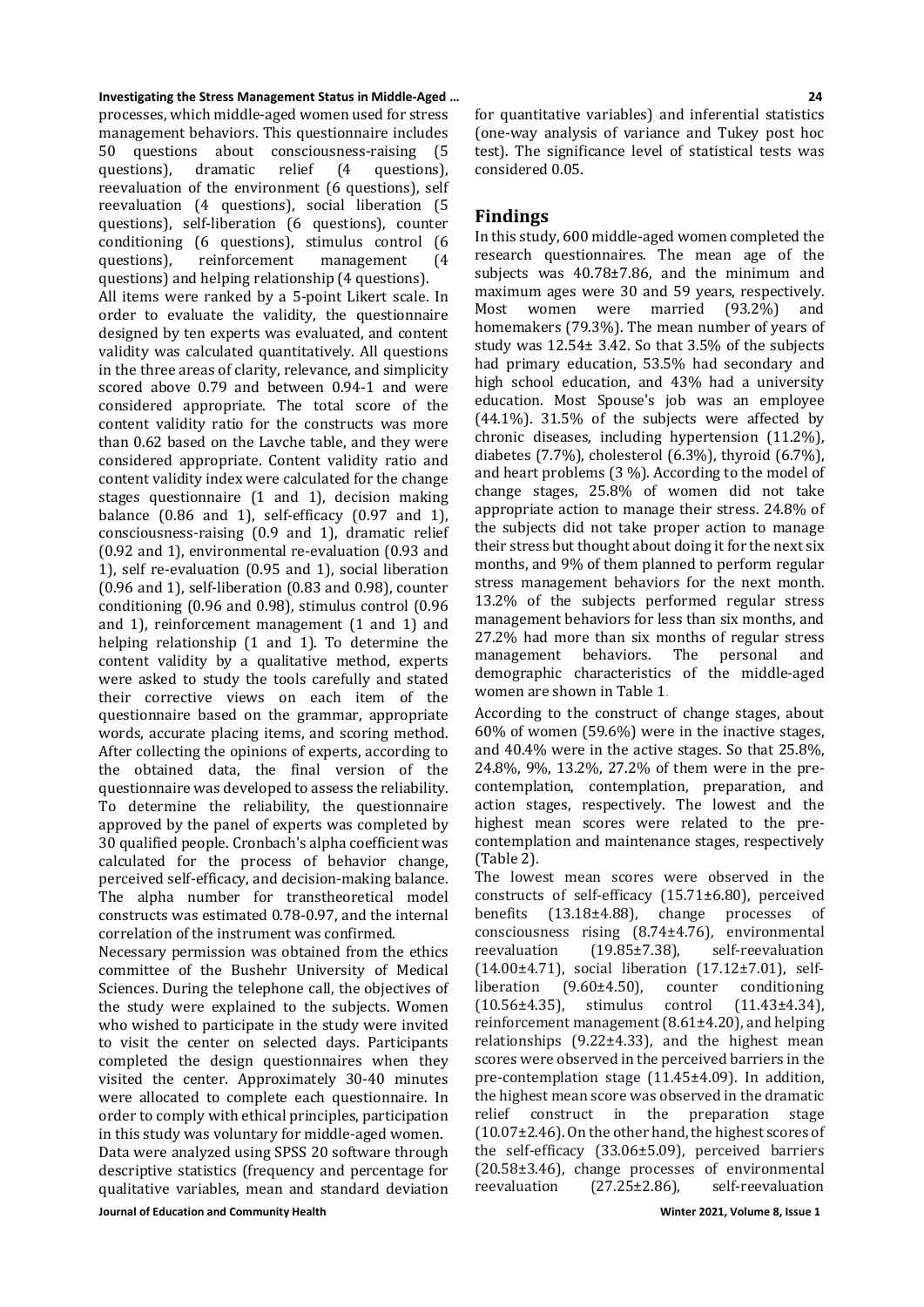(18.35±1.67), social liberation (23.21±2.84), selfliberation (26.06 $\pm$ 4.04), counter conditioning (22.06 $\pm$ 3.77), stimulus control (22.54 $\pm$ 5.73),  $(22.54±5.73)$ , reinforcement management (13.23±3.64), and helping relationships (13.00±4.32). The lowest mean score of the perceived barriers (5.82±1.82) was observed in the active stages of action and maintenance. The lowest and highest score of the dramatic relief were 1.07±2.46 and 12.01±3.76 in the preparation and pre-contemplation, respectively. The highest mean score of consciousness rising was observed in the preparation stage (18.4±33.76). Tukey test was used to compare the mean scores of transtheoretical model constructs and stress management between different stages of change. According to the results, the mean score of selfefficacy in the women studied had an upward trend during the stages from pre-contemplation to maintenance, and this means that the score in the stages of pre-contemplation, contemplation, and preparation was significantly lower than the stages of action and maintenance (p<0.001). Perceived benefits were also significantly lower in the precontemplation stage than in the other stages, and it was more in the maintenance stage than the inactive stages, including pre-contemplation, contemplation, and preparation (p<0.001).

Regarding change processes, the results showed<br>that consciousness-raising. reevaluation. consciousness-raising. environmental reevaluation, stimulus control, counter conditioning, social liberation, helping relationships, reinforcement management, and selfliberation were significantly lower in the precontemplation and contemplation stages than in the action stages ( $p$ <0.001). So that the mean of these constructs in the inactive stages of the change processes was relatively less than the active stages, and an upward trend was observed during the stages of pre-contemplation to maintenance (Table 3).

**25 Keshavarzi N.** *et al.*

**Table 1)** Personal and demographic characteristics of middle-aged mon in Bushohr

| wulleli ili dusilelii          |            |                  |
|--------------------------------|------------|------------------|
| <b>Variable</b>                | N(% )      | <b>Mean±SD</b>   |
| <b>Marital Status</b>          |            |                  |
| Single                         | 24(4.0)    |                  |
| Married                        | 559 (93.1) |                  |
| Widowed or separated           | 17(2.9)    |                  |
| <b>Job Status</b>              |            |                  |
| Unemployed                     | 476 (79.3) |                  |
| Employee                       | 77 (12.8)  |                  |
| Freelance                      | 31(5.2)    |                  |
| Retired                        | 16(2.0)    |                  |
| Spouse's job status            |            |                  |
| Unemployed                     | 8(1.4)     |                  |
| Employee                       | 248 (44.1) |                  |
| Freelance                      | 213 (37.9) |                  |
| Retired                        | 93 (16.6)  |                  |
| Economic status (self-report)  |            |                  |
| Weak                           | 120 (20.0) |                  |
| medium                         | 271 (45.2) |                  |
| Good                           | 206 (34.3) |                  |
| Having a specific disease      |            |                  |
| N <sub>0</sub>                 | 411 (68.5) |                  |
| <b>Yes</b>                     | 189 (31.5) |                  |
| <b>Hospitalization history</b> |            |                  |
| No                             | 554 (92.3) |                  |
| <b>Yes</b>                     | 46 (7.7)   |                  |
| <b>Behavior change stage</b>   |            |                  |
| Pre-contemplation              | 155 (25.8) |                  |
| Contemplation                  | 149 (24.8) |                  |
| Preparation                    | 54 (9.0)   |                  |
| Action                         | 79 (13.2)  |                  |
| Maintenance                    | 163 (27.2) |                  |
| Age                            |            | 40.78±7.865      |
| <b>Years of education</b>      |            | 12.54±3.422      |
| Spouse's years of education    |            | 13.24±3.756      |
| <b>Number of children</b>      |            | $2.23 \pm 1.164$ |

**Table 2)** Frequency distribution and mean score of stress management behaviors in middle-aged women in Bushehr by stages of change

| Stage of<br>Change    | N   | $\frac{0}{0}$ | Mean  | <b>STD</b> | Min | Max |
|-----------------------|-----|---------------|-------|------------|-----|-----|
| Pre-<br>contemplation | 155 | 25.8          | 13.64 | 3.79       | 8   | 26  |
| Contemplation         | 149 | 24.8          | 14.59 | 3.53       | 8   | 28  |
| Preparation           | 54  | q             | 15.62 | 3.54       | 8   | 25  |
| <b>Action</b>         | 79  | 13.2          | 21.35 | 3.69       | 13  | 30  |
| <b>Maintenance</b>    | 163 | 27.2          | 22.58 | 4.1        | 14  | 32  |

| Table 3) Comparison of the mean and standard deviation of transtheoretical model constructs and stress management by stages of change |
|---------------------------------------------------------------------------------------------------------------------------------------|
|---------------------------------------------------------------------------------------------------------------------------------------|

| <b>Constructs</b>                 | <b>Stages of change</b> |                  |                  |                                   | <b>F-Value</b>  | Tukey's post-hoc |                              |
|-----------------------------------|-------------------------|------------------|------------------|-----------------------------------|-----------------|------------------|------------------------------|
|                                   | PC.                     |                  | <b>PR</b>        | A                                 | M               |                  |                              |
| Self-efficacy                     | $15.71 \pm 6.80$        | $20.09 \pm 7.19$ | $28.01 \pm 5.70$ | 31.34±4.95 33.06±5.09             |                 | 205.46           | PC < C < PR < A < M          |
| <b>Perceived Benefits</b>         | 13.18±4.88              | 14.68±4.14       | $17.46 \pm 3.89$ | 20.29±4.16 20.58±3.46             |                 | 86.61            | $PC < C < PR < A$ . M        |
| <b>Perceived Barriers</b>         | $11.45 \pm 4.09$        | $9.80 \pm 3.22$  | $7.55 \pm 2.78$  | $6.36 \pm 2.24$                   | $5.82 \pm 1.82$ | 61.06            | PC > C > PR. A. M            |
| <b>Consciousness Rising</b>       | $8.74 \pm 4.67$         | $12.04 \pm 5.09$ | $18.33 \pm 4.76$ | $16.70 \pm 5.99$ 15.54 $\pm 6.11$ |                 | 56.48            | $PC < C < PR$ . A. M $P < M$ |
| <b>Dramatic Relief</b>            | $12.01 \pm 3.76$        | $10.81 \pm 3.24$ | $10.07 \pm 2.46$ | 10.98±3.26 11.18±3.27             |                 | 4.41             | $PC > C$ . PR. A. M          |
| <b>Environmental Reevaluation</b> | $19.85 \pm 7.37$        | $21.70 \pm 7.54$ | $25.35 \pm 4.32$ | 26.82±3.36 27.25±2.86             |                 | 52.96            | PC < C < PR. A. M            |
| <b>Self Reevaluation</b>          | 14.00±4.71              | $15.03 \pm 3.52$ | $17.70 \pm 2.45$ | $18.35 \pm 1.67$ $18.14 \pm 2.28$ |                 | 45.86            | $PC < C < PR < A$ . M        |
| <b>Social Liberation</b>          | $17.12 \pm 7.01$        | $19.76 \pm 5.57$ | $23.05 \pm 2.92$ | 23.21±2.84 22.42±3.75             |                 | 32.3             | PC < C < PR. A. M            |
| <b>Counter Conditioning</b>       | 10.86±4.35              | $12.36 \pm 4.55$ | $15.33 \pm 4.70$ | 21.43±3.69 22.06±3.77             |                 | 203.21           | PC < C < PR < A < M          |
| <b>Helping Relationships</b>      | $9.22 \pm 4.33$         | $9.79 \pm 3.82$  | $10.51 \pm 4.55$ | $12.26 \pm 4.48$ $13.00 \pm 4.32$ |                 | 20.66            | PC. $C < A$ . M PR $\lt M$   |
| <b>Reinforcement Management</b>   | $8.61 \pm 4.20$         | $9.36 \pm 3.66$  | $11.38 + 4.13$   | $12.69 \pm 4.20$ $13.23 \pm 3.64$ |                 | 37.63            | PC. $C < A$ . M PR $\lt M$   |
| Stimulus control                  | $11.43 \pm 4.34$        | $13.00 \pm 4.97$ | $16.25 \pm 4.73$ | 22.54±5.73 22.38±4.83             |                 | 150.84           | $PC < C < PR < A$ . M        |
| <b>Self Liberation</b>            | $9.60 \pm 4.50$         | $13.12 \pm 6.07$ | 19.68±6.28       | 25.26±3.73 26.06±4.04             |                 | 303.26           | PC < C < PR < A < M          |

PC = Pre-contemplation; C = Contemplation; PR = Preparation; A = Action; M = Maintenance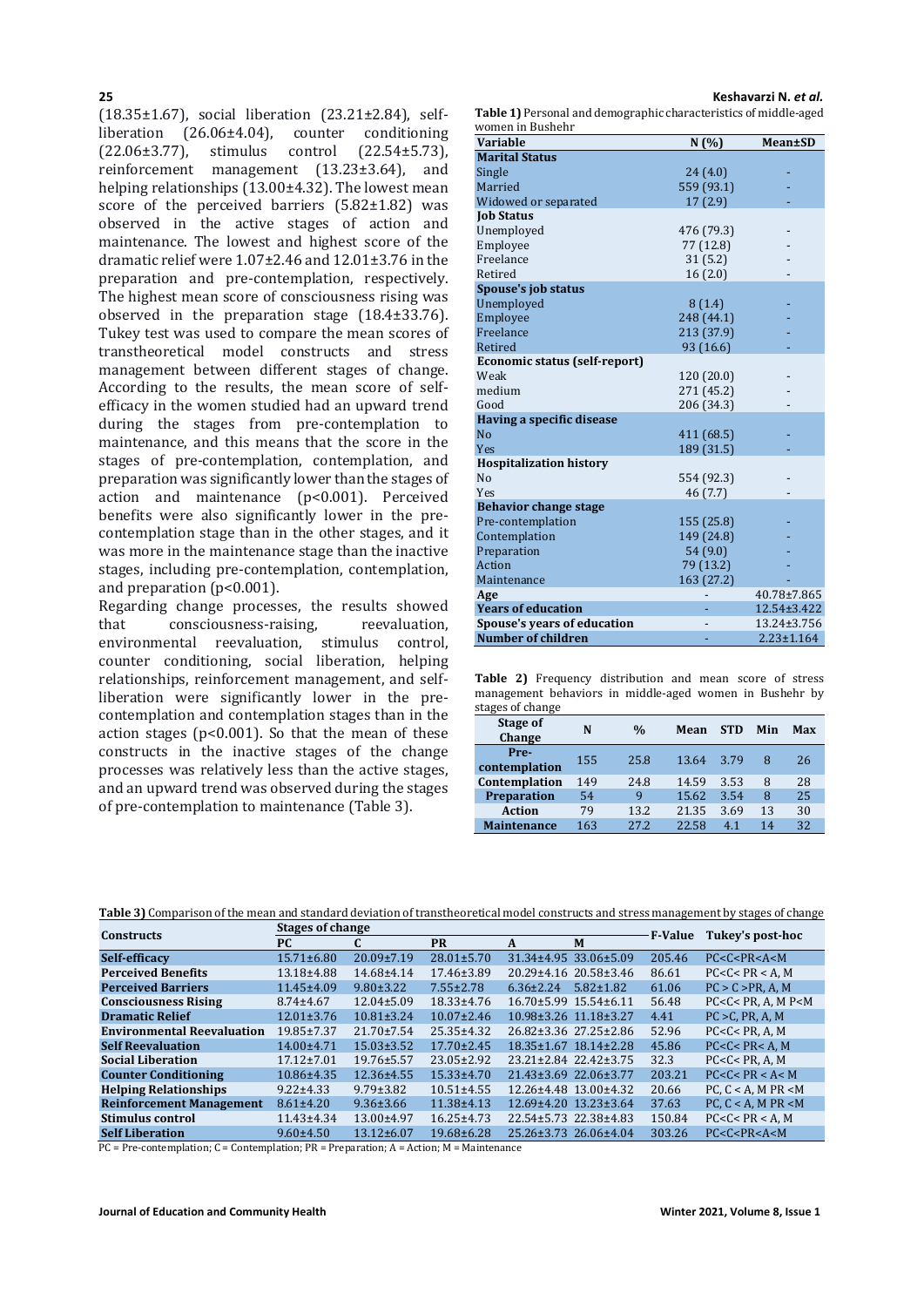## **Investigating the Stress Management Status in Middle-Aged … 26 Discussion**

This study showed that more than half of women did not have excellent adherence to stress management behaviors, and the transtheoretical model constructs were good predictors of stress management in the subjects. Among the change stages, the lowest mean score was related to the pre-contemplation stage, and the highest average was related to the maintenance stage. In a study by Horiuchi *et al*., which aimed to investigate the relationship between stages of change for perceived stress and stress management behaviors, in 2010 at a university in Korea, 13.2%, 16.7%, 28.7%, 15.9%, and 25.5% of the participants were in the pre-contemplation, contemplation, preparation, action and maintenance stages, respectively [16]. In the study of Evangelia *et al*., which was conducted to investigate stress management behaviors in stressful situations in Greek students, most people were in the stages of pre-contemplation, contemplation, and preparation [24]. In another study in Japan, which aimed to investigate the relationship between the stages and processes of change to management stress on students, 31.2%, 12.5%, 12.7%, 20.1%, and 23.5% of the subjects were in the pre-contemplation preparation, action, and maintenance, respectively [23]. Mauriello *et al*.'s study was conducted to evaluate the advantages and disadvantages of stress management among adolescents; 44.4%, 9.2%, 15.2%, and 31.1% in pre-contemplation and preparation, action stage, and maintenance stage [25]. In a study by Nakamura *et al*. to investigate the relationship between the stages of change, coping with stress, self-efficacy, and stress management in Japanese students [26] and Gentry *et al.* to investigate adaptation behaviors and cope with stress in Hawaii adults [27], the highest frequency of people regarding stress management behaviors was in the maintenance stage, which is following the result of this study. Although based on the frequency of distribution of individuals in different stages of change, the highest frequency was observed in the maintenance stage, but more than half of the subjects in this study, as well as other studies, have not taken adequate action on stress management behaviors and were in the early stages of change. Therefore, identifying these people and designing appropriate education interventions is necessary to change and improve stress management behavior.

Other results showed that self-efficacy increased during the stages of change from the precontemplation stage to maintaining stages. Indeed, it seems that people's self-efficacy in the higher stages of change, i.e., the stages of action and maintenance, has increased with the gradual transition from the early stages to overcome the barriers of performing stress management behaviors. People in the higher stages of change had more self-efficacy, following the results of Evangelia *et al*. [24] and Riley *et al*., to assess

stress levels and determine the factors affecting<br>stress management behaviors using a stress management behaviors using a transtheoretical model in HIV-positive women [28]. Self-efficacy is a person's belief in their ability to succeed in stress management, and based on the results, increasing self-efficacy and creating belief in<br>empowering women to implement stress implement management behaviors in each stage of change can lead them to a higher stage. Therefore, improving the level of self-efficacy through self-efficacy-enhancing strategies such as mastery behavior, verbal persuasion, and succession experiences are necessary for performing stress management behaviors in women.

Other results of the present study also indicated that individuals' beliefs about the perceived benefits of stress management behaviors were significantly lower in the early stages of change. The perceived costs and barriers of behavior were significantly higher than the action and maintenance stages. These results are consistent with the principles expressed in the transtheoretical model; increasing the benefits and reducing the barriers to performing stress management behaviors moves the person to the stage of maintenance and behavior continuity. There was a relationship between decision-making balance and change stages in Marillo *et al*., which is consistent with the result of this study. So that the two constructs of perceived benefits and perceived disadvantages, which are subsets of decision-making balance, had different statuses at different stages of change and the perceived benefits in the pre-thinking stage were significantly lower than in the other stages. Perceived disadvantages were also higher in the pre-contemplation stage than in the maintenance stage [25]. In the study by Deng *et al*., which aimed to examine the balance of decision-making in changing effective stress management behaviors in Chinese university students, the perceived benefits in operation and maintenance stages were significantly higher than the initial stages of change, and the perceived disadvantages in the pre-contemplation stage were higher than higher stages of change.

Convincing women about the benefits of stress management and reducing barriers to stress management behaviors can lead women to higher levels of change and adherence to stress management behaviors, and it should be considered in education programs. Regarding cognitive and behavioral change processes as activities, strategies, or processes that help people move forward in the stages of change, the results showed that these change processes have a statistically significant relationship with the stages of change. This finding was in accordance with the results of a study conducted by Rakhshany *et al*. on Birjand university staff to investigate physical activity behavior based on a transtheoretical model [30]. One of these possible reasons could be that women in the pre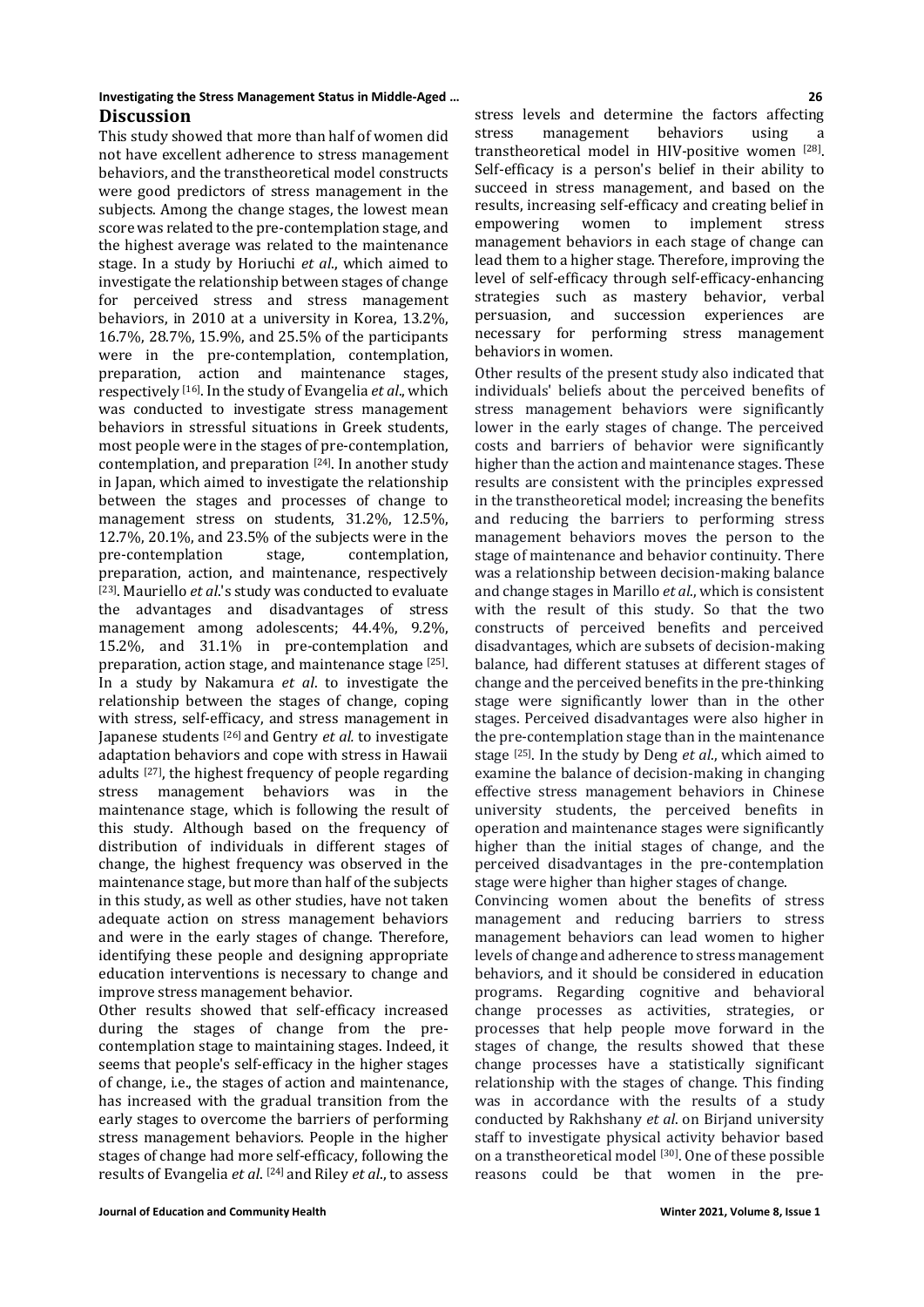**27 Keshavarzi N.** *et al.* contemplation and contemplation stage, without serious intent and specific plan to change behavior, have used these processes less than other women. However, by entering the practical stages of change, they adopt healthy behavior and try to prevent returning to the previous conditions by maintaining the new behavior using these processes. As predicted, all five behavioral change processes were significantly higher in the higher stages of change (action and maintenance stages) than in the lower<br>stages of change (pre-contemplation and (pre-contemplation contemplation stages), and this finding was consistent with the results of the study of Horiuchi *et al.*, and it eas the default of the transtheoretical model and showed that behavioral change processes are

used more in the higher stages of change [23]. Given that people in the higher stages of change, or other words, active stages, have been involved in behavior for some time, so the behavioral processes that help maintain behavior will play a more important role, and therefore need to be considered in educational interventions to maintain behavior and prevent behavioral relapse. Regarding cognitive change processes, it was predicted that these processes would be used more in the stages of contemplation or preparation than in precontemplation, and these would be used less in the stages of action and maintenance than the contemplation stage. The present study results also indicate that these processes are less used except for dramatic relief in the pre-contemplation stage compared to the higher stages. Dramatic relief refers to identifying and expressing emotions related to problematic behavior, which, based on this study, problematic behavior means not doing stress management behaviors. Therefore, it seems that women in the pre-thinking stage do not even think<br>about stress management behaviors, but, management behaviors, emotionally, they imagined a lack of stress management with various problems, complications, and consequences. Using other cognitive change processes is more effective in raising women to higher stages of change.

Regarding other cognitive change processes, the results also showed no significant difference between<br>the stages of preparation. operation. and stages of preparation, operation, maintenance. This finding is consistent with the results of the study of Horiuchi *et al*. This finding may indicate that women to use stress management behaviors in higher stages of change, i.e., the stages of action and maintenance, also need to use cognitive processes to follow and maintain stress management behavior that attention to these processes in designing educational interventions can lead to better results. One of the limitations of the present study was the self-reporting of questions, making it possible for participants to give incorrect answers. Therefore, to solve this problem, while providing complete explanations to women and emphasizing the importance of the study, the questionnaires were

completed anonymously and in confidentiality. In addition, the present study was a cross-sectional study that did not detect the causeand-effect relationship. Therefore, it is suggested that studies be designed and implemented as an intervention in this field.

## **Conclusion**

This study showed that more than half of women were in the inactive stage in terms of adherence to stress management behaviors. In addition, according to the constructs of the transtheoretical model, women with self-efficacy, more perceived benefits, and fewer perceived barriers were at higher stages of change. Behavioral change processes were also more common in women at higher levels of change, and the use of cognitive change processes other than dramatic relief in women who were in inactive stages, including pre-contemplation and contemplation, was less than the higher stages of change. These results indicate the effectiveness of the transtheoretical<br>model in describing and explaining stress model in describing and management behavior in women.

**Acknowledgments:** Researchers would like to thank the Vice Chancellor for Research of Bushehr University of Medical Sciences and the Persian Gulf Martyrs Hospital Clinical Research Development Center to support this project (project code 1170) as well as all participants in this study.

**Ethical Permissions:** In this study, to comply with ethical considerations, the necessary permission was obtained from the ethics committee of Bushehr University of Medical Sciences (ethics code: IR.BPUMS.REC.1397.140).

**Conflicts of Interests:** There is no conflict of interest.

**Authors' Contribution:** Keshavarzi N. (First Author), Introduction Writer/Main Researcher/Discussion Writer<br>(30%); Mahmoodi M. (Second Author), (30%); Mahmoodi M. (Second Author), Methodologist/Statistical Analyst (20%); Javadzade H. (Third Author), Methodologist/Discussion Writer (20%);<br>Mahnoush Reisi. (Forth Author), Introduction uthor), Introduction<br>Researcher/Discussion Writer/Methodologist/Main Writer (30%)

**Funding/Sources:** This research was carried out with the financial support of the Vice Chancellor for Research of Bushehr University of Medical Sciences, with an approved plan of 1170.

## **References**

1- Gholami Jam F, Kheftan P, Eghlima M, Sepiddam M. Stress management techniques and its effects on health promotion. Q J Soc Work. 2015;4(3):18-27. [Persian]

2- Zare F, Khademian M, Bahjati Ardakani M, Zare M, Parvizi R, Bagharaat A. Job stress and its relationship with Job satisfaction in workers of a refinery control room in the south of Iran. J Prev Med. 2015;2(3):47-55. [Persian]

3- Hasani Tabatabai L, Shaker Dioulagh A. Comparison of stress and social support between vetterans and nonveterans, case study of Urmia city, Iran. Iran J War Public Health. 2017;9(3):141-6. [Persian]

4- Armand A, Talaee A. Investigating the efficacy of cognitive- behavioral stress-management training on decreasing the psychological problems and symptoms of